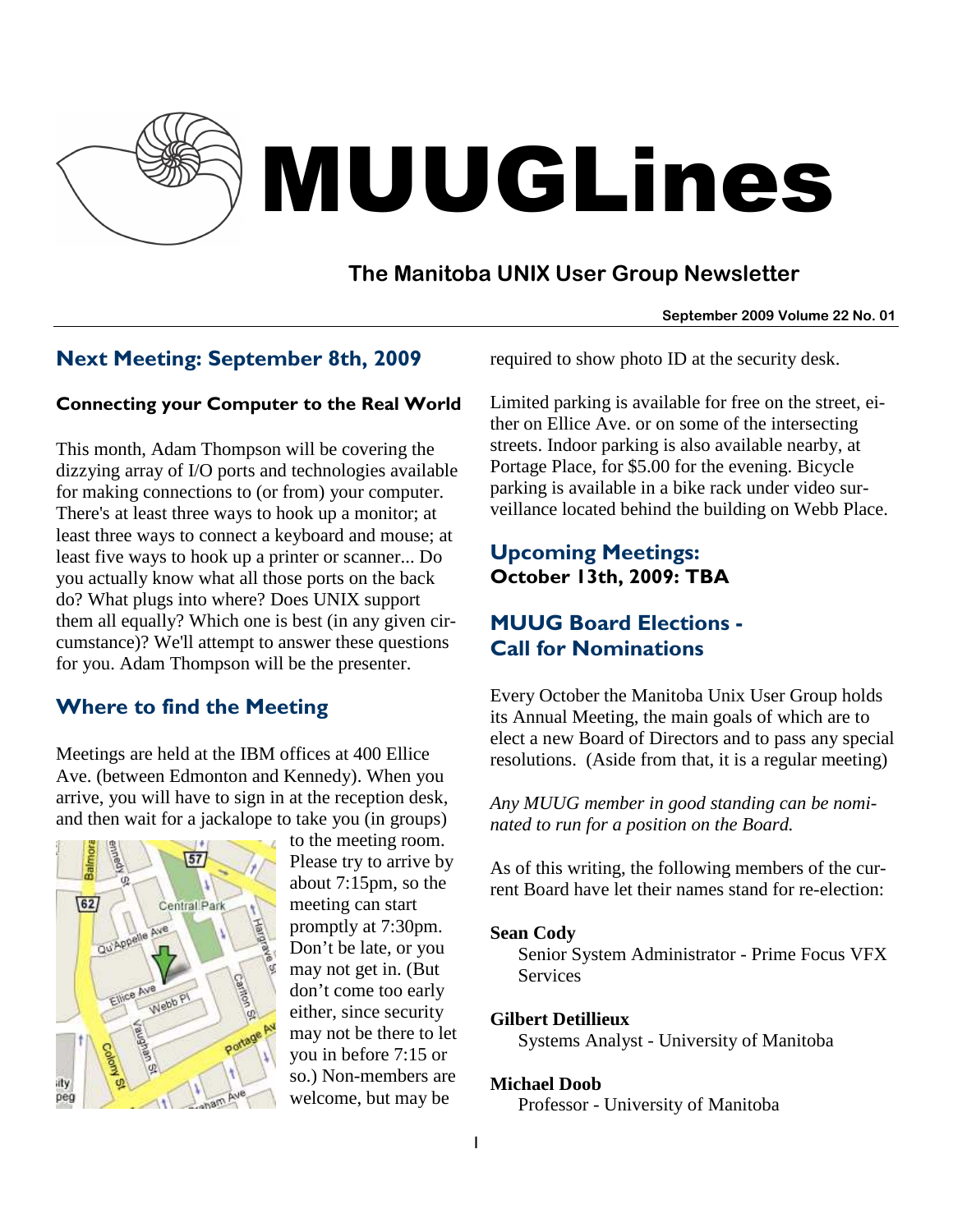### **Kevin McGregor** Network Analyst - City of Winnipeg

**Montana Quiring** Systems Administrator - University of Manitoba

**Doug Shewfelt** Systems Specialist - City of Winnipeg

### **Adam Thompson**

Consultant - athompso.net

Of course, this list is just a starting point. Any member in good standing of the group can be nominated simply by getting the support of one other member. If you feel you would like to contribute to the group by running for a board position, please don't hesitate to do so. (In fact, we'd like to see the number of board members increase.)

If you want to be nominated, or to nominate someone else, send a letter to the group's postal box or deliver it in person to a current board member. The letter must contain the name, title, and employer of the nominee, along with a short (100 word or so) biography, and must contain the signatures of the nominee and one other member. The letter must be received no later than September 29, 2008, which is 14 days prior to the October 13 meeting.

Although the by-laws require that the nominations be done in writing, with signatures, you can speed up the process by sending e-mail to **[election@muug.mb.ca](mailto:election@muug.mb.ca)**, with the above information, and sending the signed paper copy later. In this case, please include the email address of both the nominee and the supporter on the CC: list of the message, so that all parties concerned have a record of the communication.

Nominees should familiarize themselves with the MUUG bylaws, found here:

#### **<http://www.muug.mb.ca/pub/bylaws/>**

If you have any questions about the election or the nomination process, please contact Gilbert Detillieux,

either by phone (474-8161) during business hours, or by e-mail to **[election@muug.mb.ca](mailto:election@muug.mb.ca)** anytime.

Gilbert Detillieux Election Committee Chair

## Linux Kernel Null-Pointer Vulnerability

A Linux vulnerability has been found that affects all 2.4 and 2.6 series kernels released since 2001. This was reported in a recent issue of the SANS newsletter (**[www.sans.org](https://www.sans.org/newsletters/newsbites/newsbites.php?vol=11&issue=65)**) and many other sources. The vulnerability is locally exploitable, meaning that a user would have to run exploit code locally on a host with a vulnerable kernel. Because of the number of affected kernel versions, as well as a widely-published exploit, this flaw could lead to serious problems if not dealt with promptly.

In an item dated August 17, 2009, SANS reported "Linux developers have released versions 2.6.27.30 and 2.6.30.5 of the kernel to address a critical flaw disclosed last week. The flaw affects all 2.4 and 2.6 series Linux kernels released since 2001 on all architectures. An exploit for the flaw has been released and could be used to gain root privileges on vulnerable systems."

SANS included links to related articles at **[ZDnetAsia.com](http://www.zdnetasia.com/news/security/0,39044215,62056937,00.htm)** and **[H-Online.com](http://www.h-online.com/security/Linux-kernel-vulnerability-fixes--/news/114021)**, the latter which also provided links to workarounds provided by Red Hat and CentOS for their respective releases of Enterprise Linux. (As of the article's date, only Fedora and Debian had issued update packages to patch the vulnerable kernel versions in their supported distributions.)

Red Hat's recommended fix for RHEL, until they release a patched kernel update, involves disabling some of the vulnerable kernel modules that are known targets of existing exploits, by adding lines such as these to /etc/modprobe.conf (for RHEL 4 and 5):

install pppox /bin/true install bluetooth /bin/true install sctp /bin/true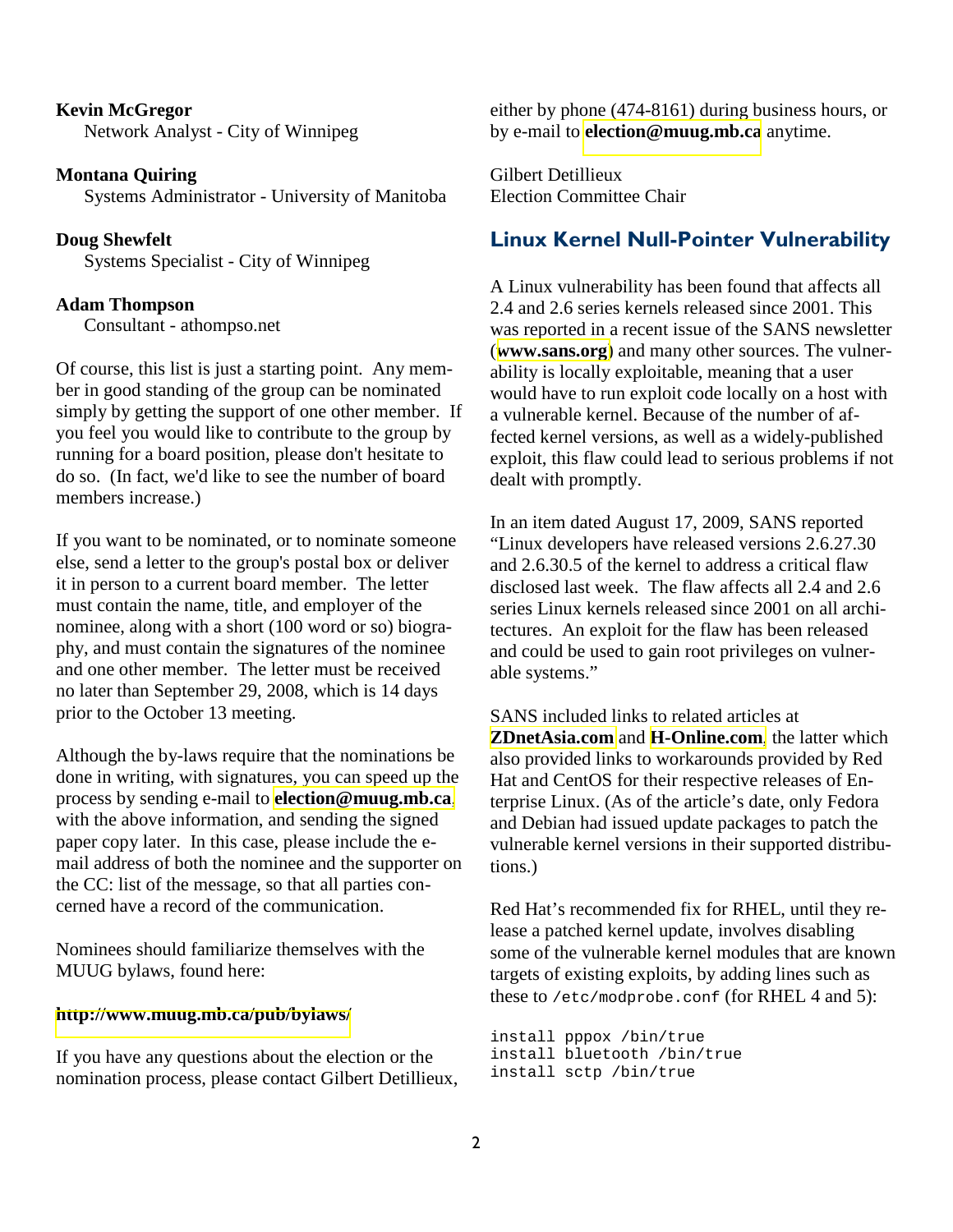This workaround was first suggested in Bugzilla, then later published to their FAQ:

#### **[https://bugzilla.redhat.com/show\\_bug.cgi?id=516949](https://bugzilla.redhat.com/show_bug.cgi?id=516949) <http://kbase.redhat.com/faq/docs/DOC-18065>**

CentOS recommends a slightly different approach to disabling the affected modules, by adding lines such as these to /etc/modprobe.conf:

```
alias net-pf-3 off # Amateur Radio AX.25 
alias net-pf-4 off # IPX 
alias net-pf-5 off # DDP / AppleTalk 
alias net-pf-9 off # X.25 
alias net-pf-10 off # IPv6 
alias net-pf-23 off # IrDA 
alias net-pf-24 off # PPPoE 
alias net-pf-31 off # Bluetooth
```
Of course, these workarounds can only be used if the protocols in question are not required. A reboot may be required if any of the affected modules were already loaded.

The CentOS workaround was proposed on their mailing list:

### **[http://lists.centos.org/pipermail/centos/2009-](http://lists.centos.org/pipermail/centos/2009-August/080663.html) [August/080663.html](http://lists.centos.org/pipermail/centos/2009-August/080663.html)**

US-CERT/NIST has catalogued this vulnerability as **[CVE-2009-2692](http://web.nvd.nist.gov/view/vuln/detail?vulnId=CVE-2009-2692).**

## More Kernel Capers…

This has been a rather stormy summer from a Linux kernel security perspective as well. In the past 3 months, Fedora has issued 6 separate kernel updates (2 in June, one in July and 3 in August). Granted, we're used to seeing some "churn" in Fedora, but many of these updates have been prompted by various security vulnerabilities.

In addition to the above vulnerability, there have been several other null-pointer related vulnerabilities reported and patched, including a gcc-optimizationrelated bug (**[CVE-2009-1897](http://web.nvd.nist.gov/view/vuln/detail?vulnId=CVE-2009-1897)**), mmap\_min\_addr security bugs (**[CVE-2009-1895](http://web.nvd.nist.gov/view/vuln/detail?vulnId=CVE-2009-1895)**), and most recently, a

clock\_nanosleep bug (**[CVE-2009-2767](http://web.nvd.nist.gov/view/vuln/detail?vulnId=CVE-2009-2767)**). A couple stack- and heap-based overflow issues in eCryptfs (**[CVE-2009-2406](http://web.nvd.nist.gov/view/vuln/detail?vulnId=CVE-2009-2406)** and **[CVE-2009-2407](http://web.nvd.nist.gov/view/vuln/detail?vulnId=CVE-2009-2407)**) round out the set of advisories.

Fortunately, most of these vulnerabilities showed up in recent 2.6 series kernel releases, and don't affect the more mature, stable Linux distributions.

## In a BIND about DNS Security?

The summer also wouldn't be complete without another DNS-related security bug. While not as big an issue as last year's DNS flaw discovered by Dan Kaminsky (as we reported in the *[September 2008 is](http://www.muug.mb.ca/pub/muuglines/pdf/muug0809.pdf)[sue of MUUGLines](http://www.muug.mb.ca/pub/muuglines/pdf/muug0809.pdf)*), a new flaw was reported at the end of July this year (**[CVE-2009-0696](http://web.nvd.nist.gov/view/vuln/detail?vulnId=CVE-2009-0696)**) which "allows remote attackers to cause a denial of service (assertion failure and daemon exit)."

Affected versions are "ISC BIND 9.4 before 9.4.3-P3, 9.5 before 9.5.1-P3, and 9.6 before 9.6.1-P1." Most supported systems should have had updates issued by now. If you're running an Internet-visible and vulnerable version of ISC BIND that hasn't been updated or patched, you might want to look into updating it.

## UNIX Turns 40

Born in 1969, and originally named "Unics" (a pun based on the name of an earlier operating system called Multics), the UNIX Time Sharing System is now 40 years old. First written in assembler for a Digital PDP-7 mini-computer at AT&T Bell Labs, by Ken Thompson and Dennis Richie, UNIX has provided a lasting legacy, with it's "less is more" philosophy, and simple set of command-line tools. It would take a few more versions and a total rewrite of the system in C before UNIX would provide us with possibly its greatest legacy: the concept of a portable, architecture-independent operating system.

The 40<sup>th</sup> birthday of this venerable old OS was noted, among others, by Computer World, in a rather substantial article: